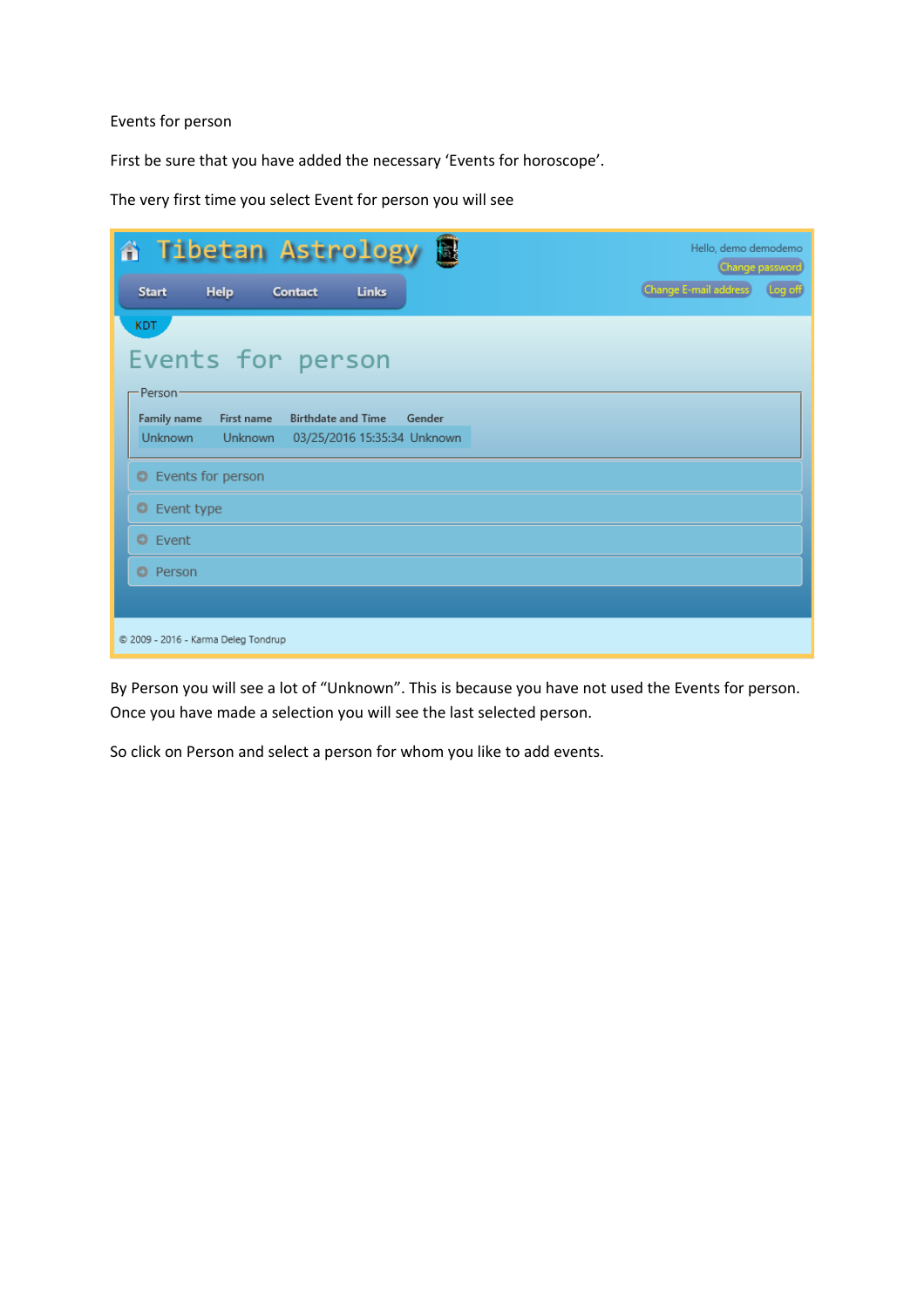| 省 Tibetan Astrology 图                                                                                                                                                                     |                   |                                            |        |                       | Hello, demo demodemo<br>Change password |  |  |
|-------------------------------------------------------------------------------------------------------------------------------------------------------------------------------------------|-------------------|--------------------------------------------|--------|-----------------------|-----------------------------------------|--|--|
| <b>Help</b><br><b>Start</b>                                                                                                                                                               | Contact           | Links                                      |        | Change E-mail address | Log off                                 |  |  |
| <b>KDT</b><br>Events for person<br>·Person·<br>Family name<br><b>First name</b><br><b>Birthdate and Time</b><br>Gender<br><b>Unknown</b><br><b>Unknown</b><br>03/27/2016 11:53:02 Unknown |                   |                                            |        |                       |                                         |  |  |
| <b>O</b> Events for person                                                                                                                                                                |                   |                                            |        |                       |                                         |  |  |
| Event type<br>ο<br><b>O</b> Event                                                                                                                                                         |                   |                                            |        |                       |                                         |  |  |
| <b>O</b> Person                                                                                                                                                                           |                   |                                            |        |                       |                                         |  |  |
| <b>Family name</b>                                                                                                                                                                        | <b>First name</b> | <b>Birthdate and Time</b>                  | Gender | <b>Select</b>         |                                         |  |  |
| Example 1                                                                                                                                                                                 | Father            | 07/15/1965 05:00:00 Male                   |        | Select person         |                                         |  |  |
| Example 1                                                                                                                                                                                 |                   | Previous brother 06/10/1987 05:00:00 Male  |        | Select person         |                                         |  |  |
| Example 1                                                                                                                                                                                 | WB 142 - 4.4      | 11/29/1989 05:00:00 Male                   |        | Select person         |                                         |  |  |
| Example 1                                                                                                                                                                                 |                   | Father's mother 06/10/1942 05:00:00 Female |        | Select person         |                                         |  |  |
| Example 1                                                                                                                                                                                 | Mother            | 11/19/1965 05:00:00 Female                 |        | Select person         |                                         |  |  |
| Example 1                                                                                                                                                                                 |                   | Mother's mother 06/10/1942 05:00:00 Female |        | Select person         |                                         |  |  |
|                                                                                                                                                                                           |                   |                                            |        |                       |                                         |  |  |
| © 2009 - 2016 - Karma Deleg Tondrup                                                                                                                                                       |                   |                                            |        |                       |                                         |  |  |

E.g. after a click on "Select person" next to Example 1 WB 142 – 4.4 11/29/1989 you will see

| Events for person                                             |  |  |  |  |  |  |
|---------------------------------------------------------------|--|--|--|--|--|--|
| - Person ·                                                    |  |  |  |  |  |  |
| Gender<br><b>Family name</b><br>First name Birthdate and Time |  |  |  |  |  |  |
| Example 1 WB 142 - 4.4 11/29/1989 05:00:00 Male               |  |  |  |  |  |  |
| <b>O</b> Events for person                                    |  |  |  |  |  |  |
| Description Event date and time Event type<br><b>Delete</b>   |  |  |  |  |  |  |
| rent tyne                                                     |  |  |  |  |  |  |

You will see the Person name, etc displayed and also the events for this person which is currently none as we have not added an event yet.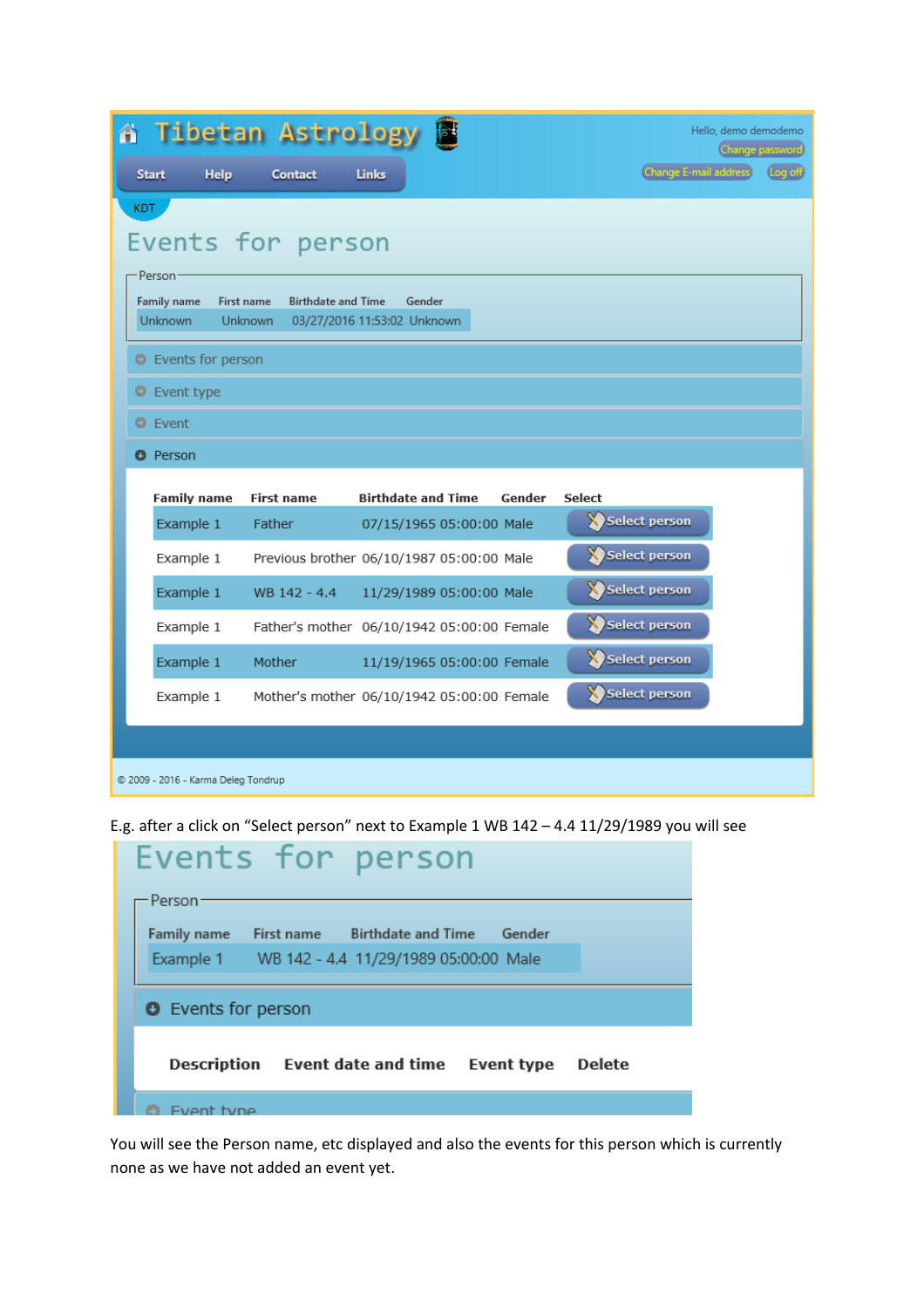Now select the Event type.

Remember an event is just a date and time and can be used for all kind of events. The description is just a name to remember the main use of the event. The event type is used for Marriage horoscope, Day horoscope, etc.

So click on Event type and make your choice

| <b>O</b> Event type                                                                             |
|-------------------------------------------------------------------------------------------------|
| Year horoscope                                                                                  |
|                                                                                                 |
| Events for person<br>Person                                                                     |
| Family name First name Birthdate and Time Gender<br>Unknown Unknown 03/27/2016 11:53:02 Unknown |
| <b>O</b> Events for person                                                                      |
| <b>O</b> Event type                                                                             |
| Year horoscope<br>Marriage horoscope<br>Day horoscope<br>$\bullet$<br>Death horoscope           |
| ۰<br>Person                                                                                     |
|                                                                                                 |
| © 2009 - 2016 - Karma Deleg Tondrup                                                             |

As an example we select Year horoscope as 'Event type'

Now we click Event and see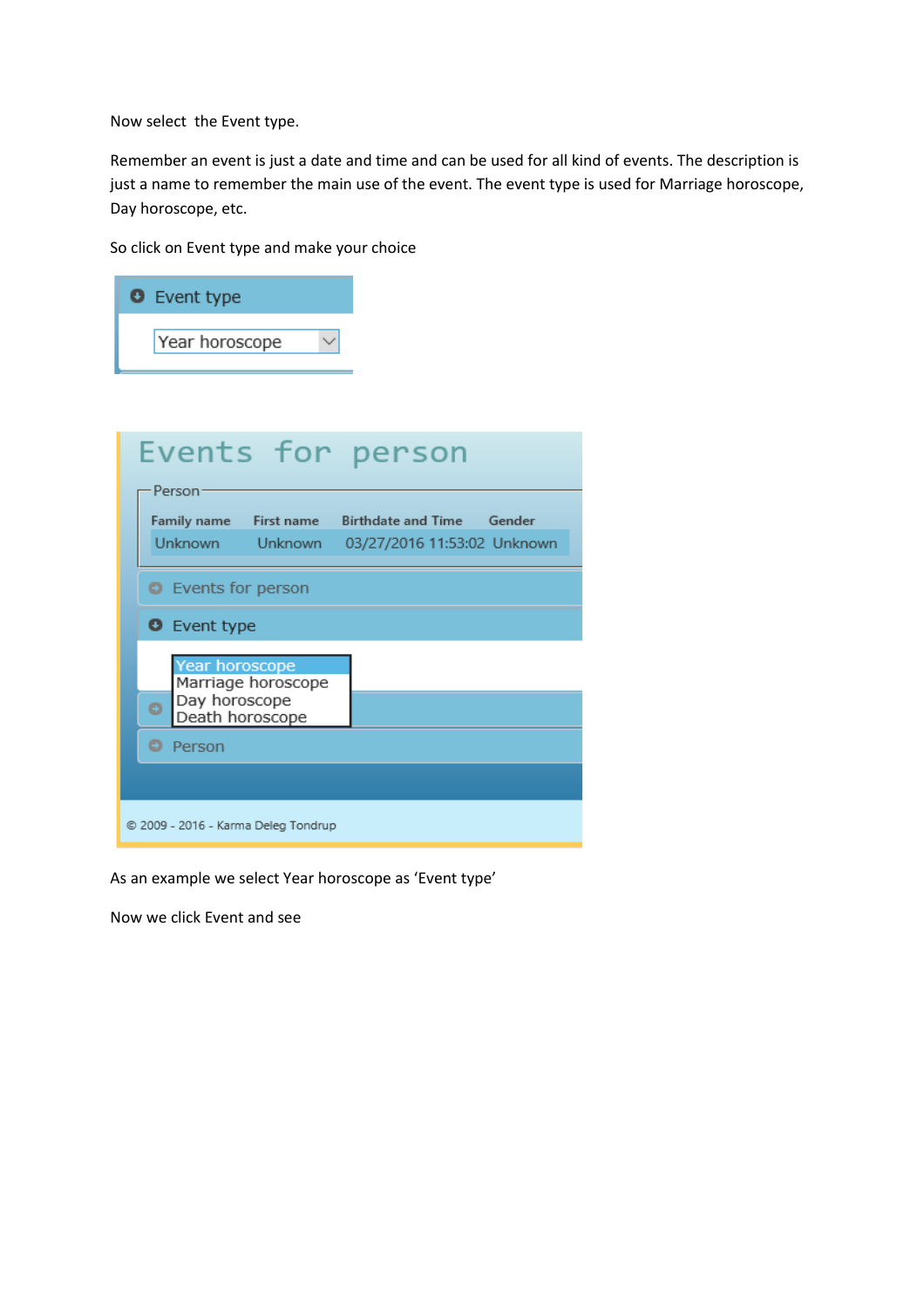

The button will show "Add – Event type – Year horoscope" as we have selected Year horoscope as event type.

Make a selection of an event by a click on the radio button in front of the description.

Now you can see that you use every event to be used as an Year horoscope event.

E.g. select first event and click Add